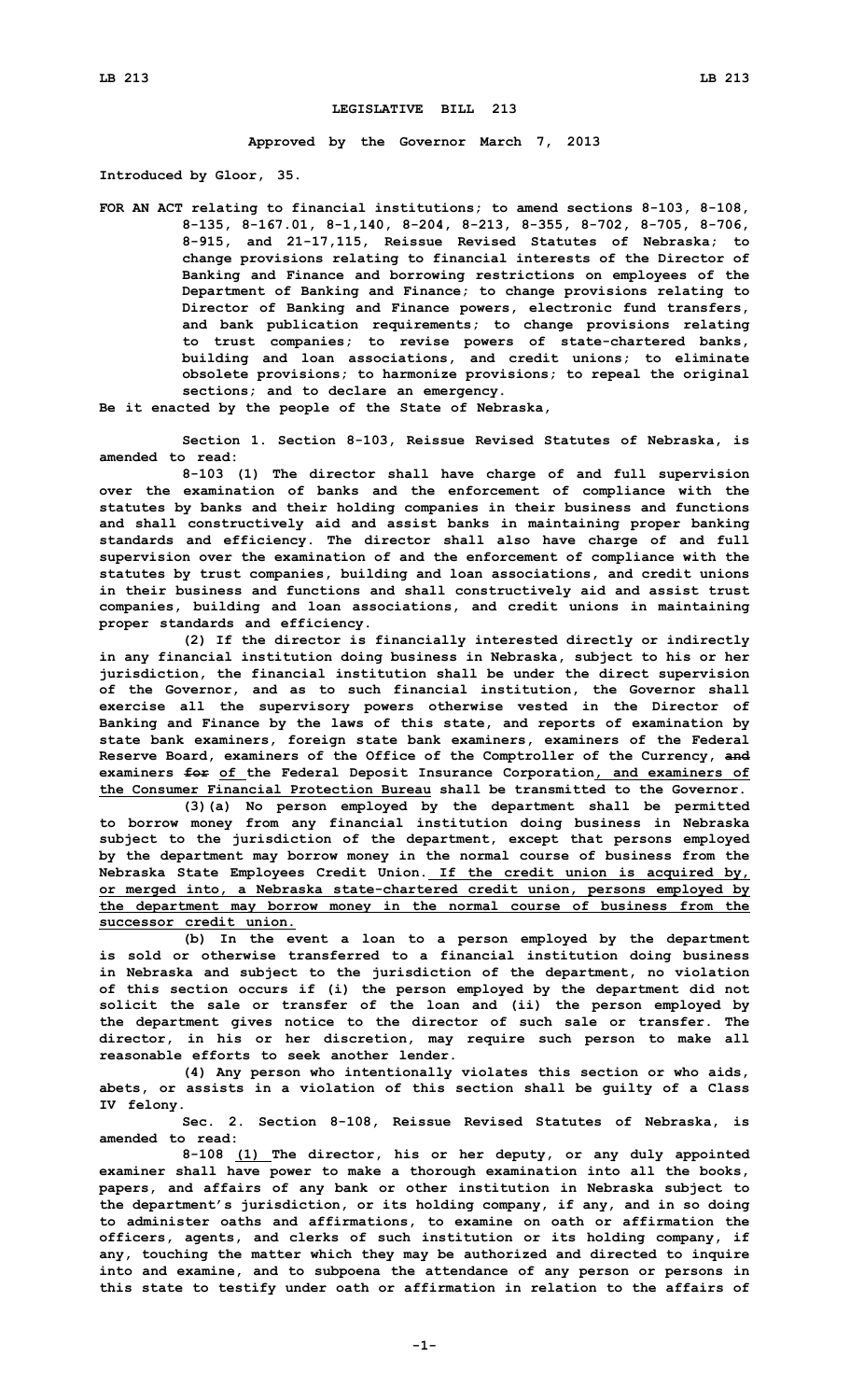**such institution or its holding company, if any. Such powers shall include, but not be limited to, the authority to examine and monitor by electronic means the books, papers, and affairs of any financial institution or the holding company of <sup>a</sup> financial institution. The examination may be in the presence of at least two members of the board of directors of the institution or its holding company, if any, undergoing such examination, and it shall be the duty of the examiner to incorporate in his or her report the names of the directors in whose presence the examination was made.**

**(2) The director may accept any examination or report from the Federal Deposit Insurance Corporation, the Federal Reserve Board, the Comptroller of the Currency, the Consumer Financial Protection Bureau, or <sup>a</sup> foreign state agency.**

**(3) The director may provide any such examination or report to the Federal Deposit Insurance Corporation, the Federal Reserve Board, the Comptroller of the Currency, the Consumer Financial Protection Bureau, or <sup>a</sup> foreign state agency. The department shall have power to examine the books, papers, and affairs of any electronic data processing center which has contracted with a financial institution to conduct the financial institution's electronic data processing business. The department may charge the electronic data processing center for the time spent by examiners in such examination at the rate set forth in section 8-606 for examiners' time spent in examinations of financial institutions.**

**Sec. 3. Section 8-135, Reissue Revised Statutes of Nebraska, is amended to read:**

**8-135 (1) All persons, regardless of age, may become depositors in any bank and shall be subject to the same duties and liabilities respecting their deposits. Whenever <sup>a</sup> deposit is accepted by any bank in the name of any person, regardless of age, the deposit may be withdrawn by the depositor by any of the following methods:**

**(a) Check or other instrument in writing. The check or other instrument in writing constitutes <sup>a</sup> receipt or acquittance if the check or other instrument in writing is signed by the depositor and constitutes <sup>a</sup> valid release and discharge to the bank for all payments so made; or**

**(b) Electronic means through:**

**(i) Preauthorized direct withdrawal;**

**(ii) An automatic teller machine;**

**(iii) A debit card;**

**(iv) <sup>A</sup> transfer by telephone;**

**(v) <sup>A</sup> network, including the Internet; or**

**(vi) Any electronic terminal, computer, magnetic tape, or other electronic means.**

**(2) This section shall not be construed to affect the rights, liabilities, or responsibilities of participants in an electronic fund transfer under the federal Electronic Fund Transfer Act, 15 U.S.C. 1693 et seq., as it the act existed on September 4, 2005, January 1, 2013, and shall not affect the legal relationships between <sup>a</sup> minor and any person other than the bank.**

**Sec. 4. Section 8-167.01, Reissue Revised Statutes of Nebraska, is amended to read:**

**8-167.01 The publication requirements of section 8-167 shall not apply to any bank that makes <sup>a</sup> disclosure statement available to any member of the general public upon request in compliance with the disclosure of financial information provisions of 12 C.F.R. part 350, as such part existed on January 1, 2013. or 12 C.F.R. section 208.17.**

**Sec. 5. Section 8-1,140, Reissue Revised Statutes of Nebraska, is amended to read:**

**8-1,140 Notwithstanding any of the other provisions of the Nebraska Banking Act or any other Nebraska statute, any bank incorporated under the laws of this state and organized under the provisions of the act, or under the laws of this state as they existed prior to May 9, 1933, shall directly, or indirectly through <sup>a</sup> subsidiary or subsidiaries, have all the rights, powers, privileges, benefits, and immunities which may be exercised as of January 1, 2012, 2013, by <sup>a</sup> federally chartered bank doing business in Nebraska, including the exercise of all powers and activities that are permitted for <sup>a</sup> financial subsidiary of <sup>a</sup> federally chartered bank. Such rights, powers, privileges, benefits, and immunities shall not relieve such bank from payment of state taxes assessed under any applicable laws of this state.**

**Sec. 6. Section 8-204, Reissue Revised Statutes of Nebraska, is amended to read:**

**8-204 The control of the business affairs of <sup>a</sup> trust company shall be vested in <sup>a</sup> board of directors of not less than five persons, all of whom shall be elected by and from its stockholders. who shall be selected at such**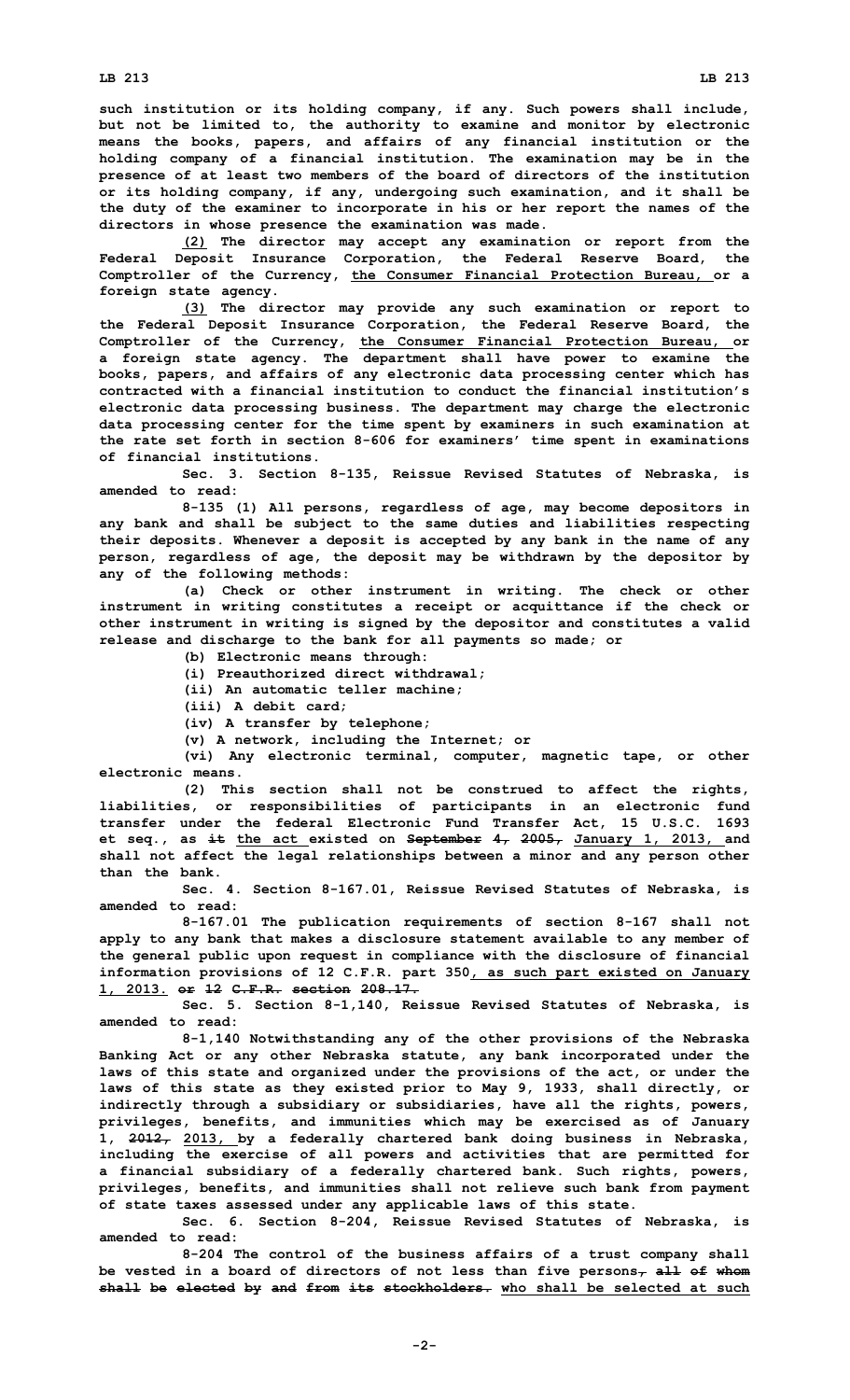**time and in such manner as may be provided by the articles of incorporation of the trust company and in conformity with the Nebraska Trust Company Act. Any vacancy on the board shall be filled within ninety days by appointment by the remaining directors, and any director so appointed shall serve until the next election of directors, except that if the vacancy leaves <sup>a</sup> minimum of five directors, appointment shall be optional. The board shall select from among its number <sup>a</sup> president and secretary and shall appoint trust officers and committees as it deems necessary. The officers and committee members shall hold their positions at the discretion of the board of directors. The board of directors shall hold at least one regular meeting in each calendar quarter and shall prepare and maintain complete and accurate minutes of the proceedings at such meetings.**

**The board of directors shall make or cause to be made each year <sup>a</sup> thorough examination of the books, records, funds, and securities held for the trust company and customer accounts. The examination may be conducted by the members of the board of directors or the board may accept an annual audit by an accountant or accounting firm approved by the Department of Banking and Finance. Any such examination or audit must comply in scope with minimum standards established by the department.**

**Unless the department otherwise approves, <sup>a</sup> majority of the members of the board of directors of any trust company shall be residents of this state. Reasonable efforts shall be made to acquire members of the board of directors from the county in which the trust company is located. Every director shall own at least one share of paid-up capital stock of the trust company or its holding company, if any, in his or her name and right. Directors of trust companies shall be persons of good moral character and known integrity, business experience, and responsibility. No person shall act as such member of the board of directors of any trust company until the corporation applies for and obtains approval from the Department of Banking and Finance.**

**Sec. 7. Section 8-213, Reissue Revised Statutes of Nebraska, is amended to read:**

**8-213 In the case of national banks and federal savings associations doing business as trust companies, trust companies, federally chartered trust companies, out-of-state trust companies authorized under the Interstate Trust Company Office Act or otherwise doing business in this state, and out-of-state entities acting in <sup>a</sup> fiduciary capacity in this state, which upon insolvency are not liquidated by the Department of Banking and Finance, upon the appointment of <sup>a</sup> receiver, trustee in bankruptcy, or other liquidating agent, the department shall turn over to the receiver, trustee in bankruptcy, or other liquidating agent any securities pledged to it by the national bank, federal savings association, trust company, federally chartered trust company, out-of-state trust company authorized under the Interstate Trust Company Office Act or otherwise doing business in this state, or any out-of-state entity acting in <sup>a</sup> fiduciary capacity in this state, upon:**

**(1) The entry of an order by <sup>a</sup> court having jurisdiction over <sup>a</sup> receiver, trustee in bankruptcy, or other liquidating agent of the national bank, federal savings association, trust company, federally chartered trust company, out-of-state trust company authorized under the Interstate Trust Company Office Act or otherwise doing business in this state, or any out-of-state entity acting in <sup>a</sup> fiduciary capacity in this state, ordering the department to turn over to <sup>a</sup> receiver, trustee in bankruptcy, or other liquidating agent the securities pledged to the department; and**

**(2) The publication of <sup>a</sup> notice for three successive weeks in some legal newspaper published in the county or, if none is published in the county, in <sup>a</sup> legal newspaper of general circulation in the county in which the principal place of business of the national bank, federal savings association, trust company, federally chartered trust company, out-of-state trust company authorized under the Interstate Trust Company Office Act or otherwise doing business in this state, or any out-of-state entity acting in <sup>a</sup> fiduciary capacity in this state, is located that all claims for the trust liabilities must be filed with the receiver, trustee in bankruptcy, or other liquidating agent within thirty days. In the case of national banks the notice provided for in 12 U.S.C. 193, and in the case of trust companies liquidated in bankruptcy court, the notice provided for in 11 U.S.C. 94(b), 342, shall be sufficient without further notice being given and shall be in lieu of the notice required in this subdivision. In the case of out-of-state trust companies authorized under the Interstate Trust Company Office Act or otherwise doing business in this state, or in the case of any out-of-state entity acting in <sup>a</sup> fiduciary capacity in this state, an additional notice shall be published in each county in Nebraska where the out-of-state trust company or out-of-state entity maintains an office, does business, or acts in**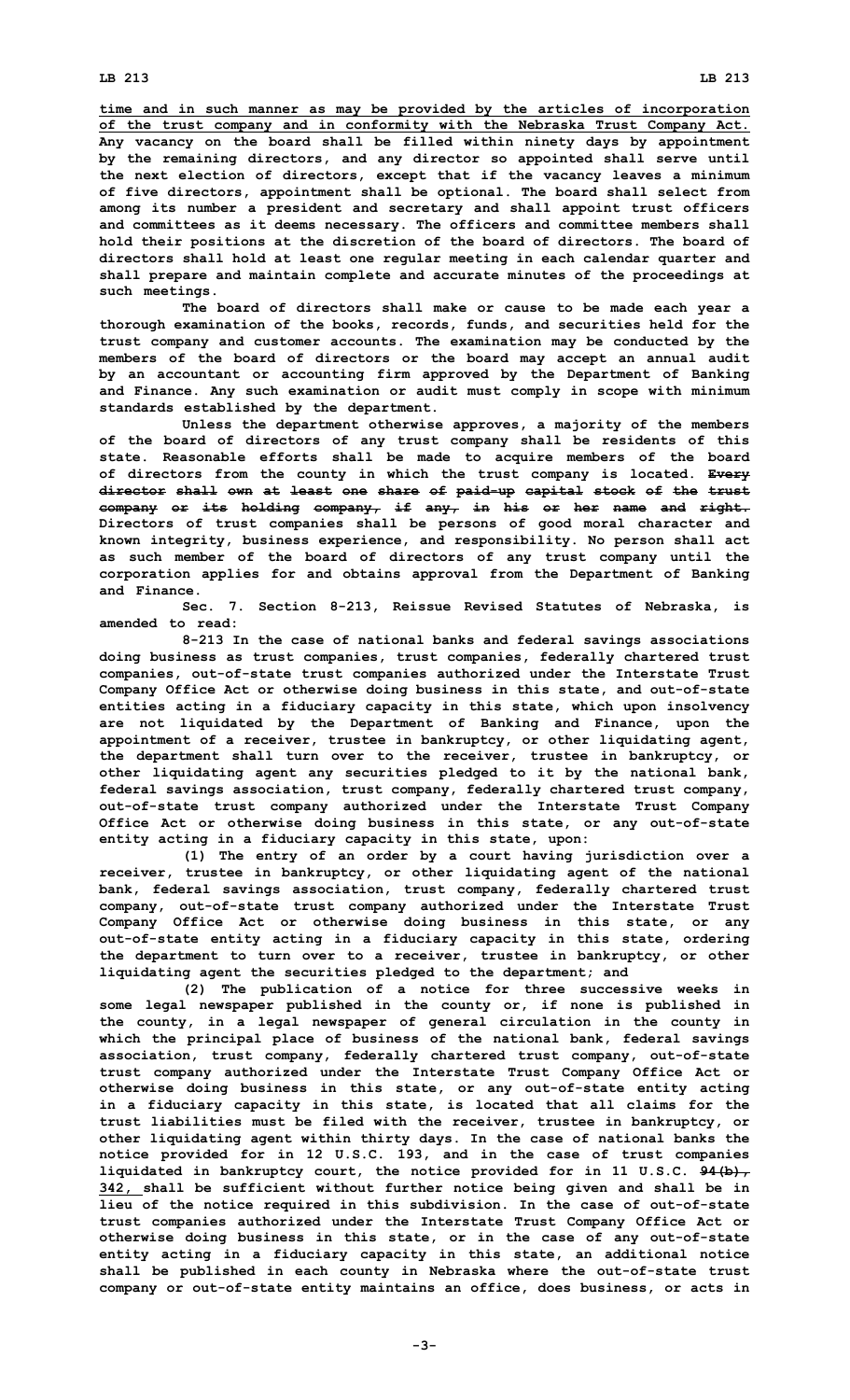**<sup>a</sup> fiduciary capacity, or maintained an office, conducted business, or acted in <sup>a</sup> fiduciary capacity, within one year prior to the insolvency.**

**Sec. 8. Section 8-355, Reissue Revised Statutes of Nebraska, is amended to read:**

**8-355 Notwithstanding any of the provisions of Chapter 8, article 3, or any other Nebraska statute, except as provided in section 8-345.02, any association incorporated under the laws of the State of Nebraska and organized under the provisions of such article shall have all the rights, powers, privileges, benefits, and immunities which may be exercised as of January 1, 2012, 2013, by <sup>a</sup> federal savings and loan association doing business in Nebraska. Such rights, powers, privileges, benefits, and immunities shall not relieve such association from payment of state taxes assessed under any applicable laws of this state.**

**Sec. 9. Section 8-702, Reissue Revised Statutes of Nebraska, is amended to read:**

**8-702 (1) Except as provided in subsection (2) of this section, any banking institution organized under the laws of this state shall, before <sup>a</sup> charter may be issued, enter into such contracts, incur such obligations, and generally do and perform any and all such acts and things whatsoever as may be necessary or appropriate in order to obtain membership in the Federal Deposit Insurance Corporation and provide for insurance of deposits in the banking institution. Any banking institution may take advantage of any and all memberships, loans, subscriptions, contracts, grants, rights, or privileges which may at any time be available or inure to banking institutions or to their depositors, creditors, stockholders, conservators, receivers, or liquidators by virtue of those provisions of section 8 of the Federal Banking Act of 1933 (section 12B of the Federal Reserve Act, as amended) which establish the Federal Deposit Insurance Corporation and provide for the insurance of deposits or of any other provisions of that or of any other act or resolution of Congress to aid, regulate, or safeguard banking institutions and their depositors, including any amendments of the same or any substitutions therefor. Any banking institution may also subscribe for and acquire any stock, debentures, bonds, or other types of securities of the Federal Deposit Insurance Corporation and comply with the lawful regulations and requirements from time to time issued or made by such corporation.**

**(2)(a) <sup>A</sup> banking institution which has not complied with subsection (1) of this section and which was in operation on September 4, 2005, may continue to operate if it provides notice to depositors and holders of savings certificates, certificates of indebtedness, or other similar instruments that such deposits or instruments are not insured. Such notice shall be given (i) on the date any such deposit, savings certificate, certificate of indebtedness, or similar instrument is created for deposits made and instruments created on or after October 1, 1984, and (ii) annually on October 1 thereafter as follows: AS PROVIDED BY THE LAWS OF THE STATE OF NEBRASKA YOU ARE HEREBY NOTIFIED THAT YOUR DEPOSIT, SAVINGS CERTIFICATE, CERTIFICATE OF INDEBTEDNESS, OR OTHER SIMILAR INSTRUMENT IS NOT INSURED. Any advertising conducted by such banking institution shall in each case state: THE DEPOSITS, SAVINGS CERTIFICATES, CERTIFICATES OF INDEBTEDNESS, OR SIMILAR INSTRUMENTS OF THIS INSTITUTION ARE NOT INSURED. The banking institution shall also display such notice in one or more prominent places in all facilities in which the institution operates. All such notices and statements shall be given in large or contrasting type in such <sup>a</sup> manner that such notices shall be conspicuous. Each willful failure to give the notice prescribed in subdivision (2)(a) of this section shall constitute a Class II misdemeanor. All officers and directors of any such banking institution shall be jointly and severally responsible for the issuance of the notices described in subdivision (2)(a) of this section in the form and manner described. The banking institution shall annually by November 1 file proof of compliance with subdivision (2)(a) of this section with the Department of Banking and Finance.**

**(b) Effective July 31, 2010, or within one hundred eighty days after the Nationwide Mortgage Licensing System and Registry is capable of accepting such registrations, whichever occurs later, any Any banking institution described in subdivision (a) of this subsection that employs mortgage loan originators, as defined in section 45-702, shall register such employees with the Nationwide Mortgage Licensing System and Registry, as defined in section 45-702, by furnishing the following information concerning the employees' identities to the Nationwide Mortgage Licensing System and Registry:**

**(i) Fingerprints for submission to the Federal Bureau of Investigation, and any governmental agency or entity authorized to receive such information, for <sup>a</sup> state and national criminal history background check; and**

**(ii) Personal history and experience, including authorization for**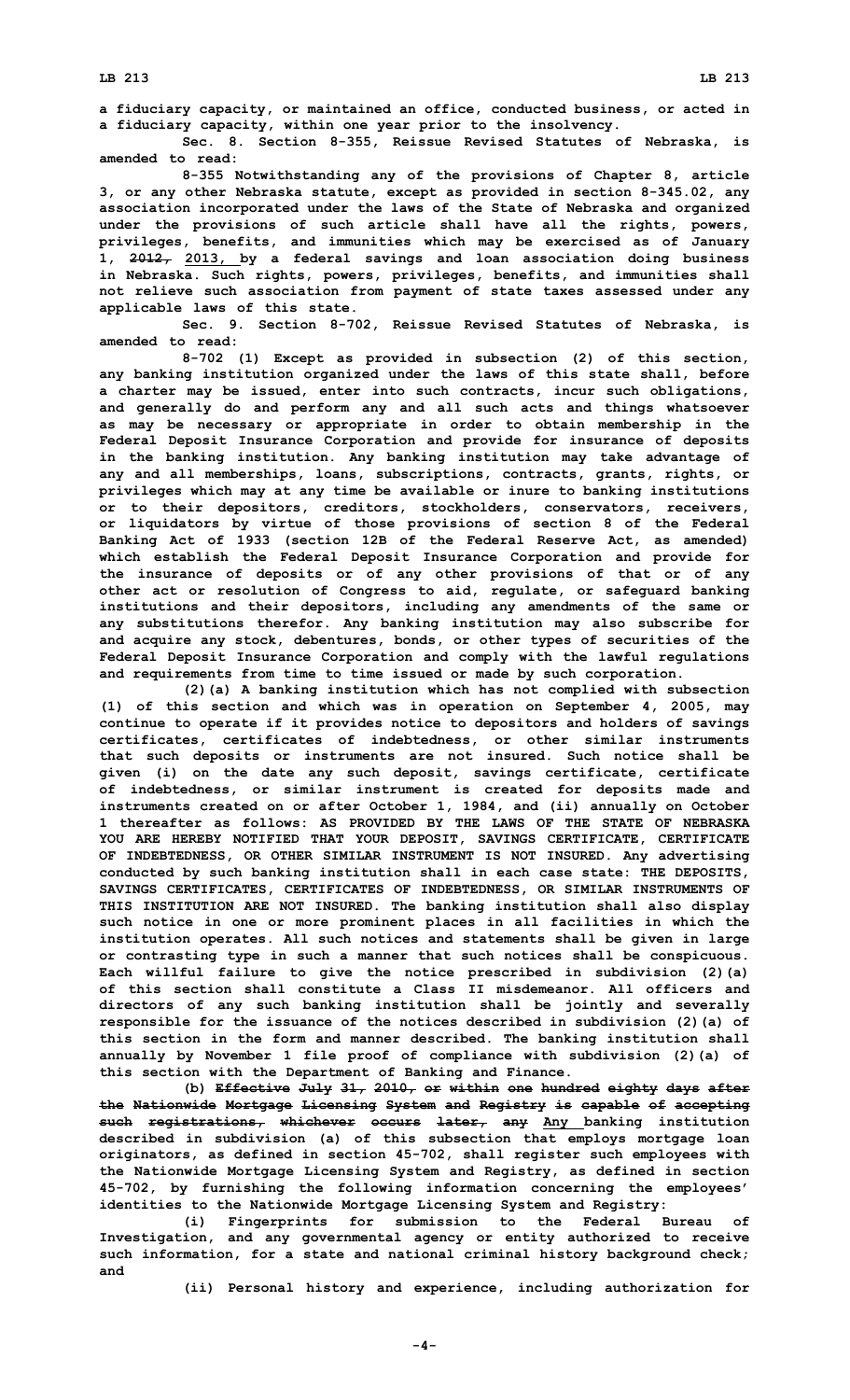**the Nationwide Mortgage Licensing System and Registry to obtain information related to any administrative, civil, or criminal findings by any governmental jurisdiction.**

**(3) The charter of any banking institution which fails to comply with the provisions of this section shall be automatically forfeited and such banking institution shall be liquidated and dissolved, either voluntarily by its board of directors under the supervision of the department or involuntarily by the department as in cases of insolvency, except that such charter shall not be automatically forfeited for failure to comply with subdivision (2)(b) of this section if the banking institution cures such violation within sixty days after receipt of notice of such violation from the Department of Banking and Finance. Any banking institution whose charter is automatically forfeited under the provisions of this subsection which continues to engage in the business for which it had been chartered after such forfeiture, as well as the directors and officers thereof, shall be subject to the penalties provided by law for illegally engaging in the business of banking.**

**Sec. 10. Section 8-705, Reissue Revised Statutes of Nebraska, is amended to read:**

**8-705 The Director of Banking and Finance is authorized to accept in his or her discretion, in lieu of any examination authorized by the laws of this state to be conducted by his or her department of <sup>a</sup> banking institution, the examination that may have been made of such banking institution within <sup>a</sup> reasonable period by the Federal Deposit Insurance Corporation, the Federal Reserve Board, the Comptroller of the Currency, the Consumer Financial Protection Bureau, or <sup>a</sup> foreign state agency if <sup>a</sup> copy of the examination is furnished to the director. The director may also in his or her discretion accept any report relative to the condition of <sup>a</sup> banking institution which may have been obtained by the Federal Deposit Insurance Corporation, the Federal Reserve Board, the Comptroller of the Currency, the Consumer Financial Protection Bureau, or <sup>a</sup> foreign state agency within <sup>a</sup> reasonable period in lieu of <sup>a</sup> report authorized by the laws of this state to be required of such institution by his or her department if <sup>a</sup> copy of such report is furnished to the director.**

**As used in this section, unless the context otherwise requires, foreign state agency shall mean any duly constituted regulatory or supervisory agency which has authority over financial institutions and which is created under the laws of any other state, any territory of the United States, Puerto Rico, Guam, American Samoa, the Trust Territory of the Pacific Islands, or the Virgin Islands or which is operating under the code of law for the District of Columbia.**

**Sec. 11. Section 8-706, Reissue Revised Statutes of Nebraska, is amended to read:**

**8-706 The Director of Banking and Finance may furnish to the Federal Deposit Insurance Corporation, the Federal Reserve Board, the Comptroller of the Currency, the Consumer Financial Protection Bureau, or <sup>a</sup> foreign state agency, or to any official or examiner thereof, <sup>a</sup> copy or copies of any or all examinations made of any such banking institution and of any or all reports made by it and shall give access and disclose to the Federal Deposit Insurance Corporation, the Federal Reserve Board, the Comptroller of the Currency, the Consumer Financial Protection Bureau, or <sup>a</sup> foreign state agency, or to any official or examiner thereof, any and all information possessed by the office of the director with reference to the conditions or affairs of any such insured institution. Nothing in this section shall be construed to limit the duty of any banking institution in this state, deposits in which are to any extent insured under the provisions of section 8 of the Banking Act of 1933 (section 12B of the Federal Reserve Act, as amended), or of any amendment of or substitution for the same, to comply with the provisions of such act, its amendments or substitutions, or the requirements of the Federal Deposit Insurance Corporation relative to examinations and reports, nor to limit the powers of the director with reference to examinations and reports under existing law.**

**As used in this section, unless the context otherwise requires, foreign state agency shall mean any duly constituted regulatory or supervisory agency which has authority over financial institutions and which is created under the laws of any other state, any territory of the United States, Puerto Rico, Guam, American Samoa, the Trust Territory of the Pacific Islands, or the Virgin Islands or which is operating under the code of law for the District of Columbia.**

**Sec. 12. Section 8-915, Reissue Revised Statutes of Nebraska, is amended to read:**

**8-915 The director may make examinations of any bank holding company**